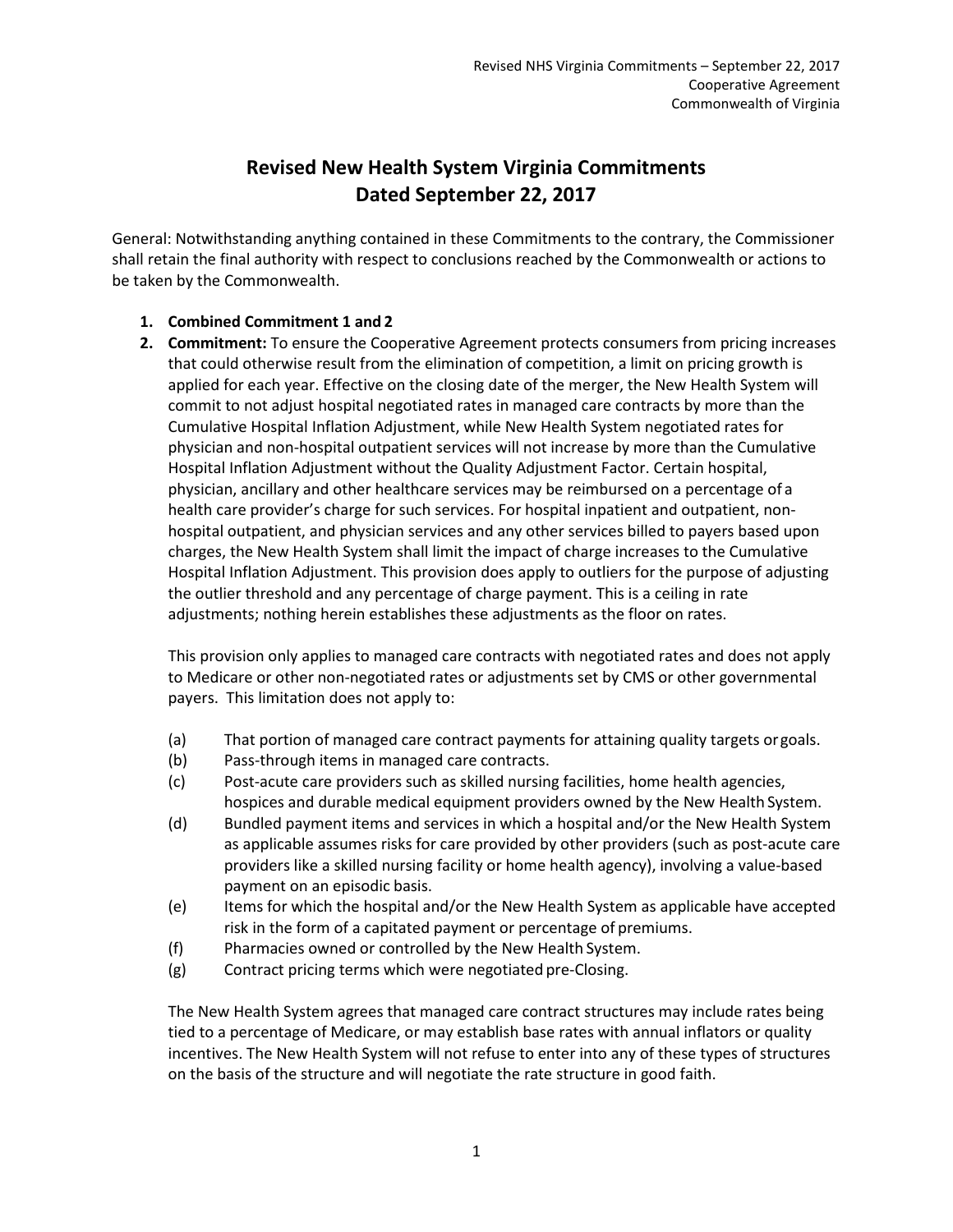Below is a sample calculation showing how the rate cap/hospital inflation adjustment will be applied:

To determine the rate cap for a payer that offers a quality component in its fee schedule:

- 1. Determine the latest CMS approved Medicare Market Basket amount (currently 2.7%)
- 2. Add .25%
- 3. The rate cap/Hospital Inflation Adjustment is ascertained by adding the amounts in #1 and #2 above: 2.7% + .25%= 2.95%.

To determine the rate cap for a payer that does not offer a quality component in its fee schedule:

- 1. Determine the latest CMS approved Medicare Market Basket amount (currently 2.7%)
- 2. Add .25%
- 3. Add 1.25% Adjustment for absence of a quality component
- 4. The rate cap/Hospital Inflation Adjustment is ascertained by adding the amounts in #1, #2, and #3 above: 2.7%+.25%+1.25%=4.2%.

Subject to the Commissioner's approval, the foregoing commitment shall not apply in the event of natural disaster or other extraordinary circumstances beyond the New Health System's control that result in an increase of total annual expenses per adjusted admission in excess of 250 basis points over the Hospital Inflation Adjustment. If following such approval, the New Health System and a payer are unable to reach agreement on a negotiated rate or other contract terms, the New Health System agrees to mediation as a process to resolve any disputes. The New Health System shall timely notify the Commissioner of any mediation occurring pursuant to this commitment if the payer has insureds (or members) in the Commonwealth of Virginia, and shall offer updates to the Commissioner on the progress of such mediation. The Chief Financial Officer of the New Health System shall certify the New Health System's compliance with the terms of this combined Commitment 1 and 2 in each Annual Report.

The following definitions will apply to this combined Commitment 1 and 2:

"Cumulative Hospital Inflation Adjustment" - The compounded increases of the Hospital Inflation Adjustments from 2017 through the end of the contract year or Fiscal Year, as applicable.

"Hospital Inflation Adjustment" or ("HIA") – For the year being tested, the most recently available annual inpatient percentage of increase by Medicare, commonly referred to as the Market Basket and reported by CMS in the Federal Register as part of the Final Rules of the Inpatient Prospective Payment System, plus 0.25 percent. The HIA will not include the multifactor productivity adjustment, statutory adjustment, adjustments for failure to be a meaningful electronic health record user or failure to submit quality data, or any other positive or negative adjustments required by law or regulation. Effective October 1, 2017, the Market Basket is 2.70 percent.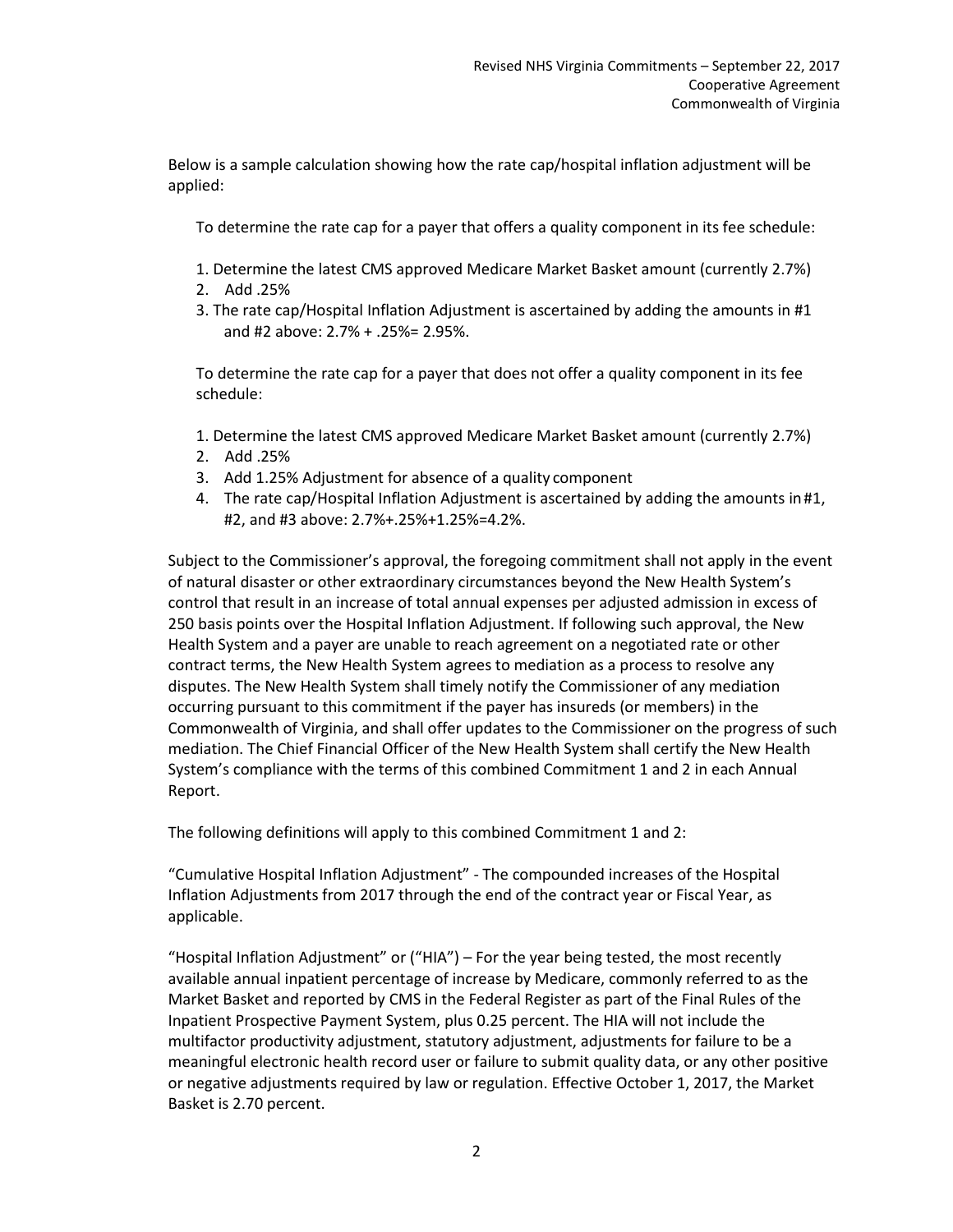HIA will also include, for payers who do not offer a quality component in their fee schedules or payment structures at least equal to the adjustment in the schedule below, an additional payment ("Quality Adjustment Factor"). If a payer does not offer as part of its fee schedules or rate structures a payment for quality or pay-for-performance incentives, the HIA will be increased based upon the difference between the schedule below and the quality component offered by the payer.

| <b>Contract Year Beginning</b> | Adjustment for Absence of Quality |
|--------------------------------|-----------------------------------|
| 2018                           | 1.25%                             |

**Timing:** Subsequent contract years.

**Amount:** The estimated annual savings to consumers for the combined Commitment 1 and 2 are \$80 million in lower health care costs over the first ten years.

**Metric:** Easily verifiable.

**3. Commitment:** In order to minimize any adverse impact on the ability of insurance companies to contract with the hospitals, and while this Cooperative Agreement ensures open access and choice for all consumers to choose any hospital in the region, it also remains the intent of the Cooperative Agreement that consumers and businesses enjoy a competitive market for insurance. As such, the New Health System will continue to negotiate in good faith with Principal Payers to include the New Health System in health plans offered in the Geographic Service Area on commercially reasonable terms and rates (subject to the limitations herein). The New Health System will not unreasonably refuse to negotiate with potential new payer entrants to the market or with any payer as long as the payer has demonstrable experience, a reputation for fair-dealing and timely payment, and negotiates in good faith. New Health System will resolve through mediation any disputes as to whether this commitment applies to the proposed terms of a health plan contract. If a payer and the New Health System cannot agree on rates or any other contract terms, and mediation fails to resolve the dispute, the Commissioner may require the New Health System to participate in "Final Offer Arbitration" with the payer unless the Commissioner agrees to an alternative manner of arbitration. Costs and reasonable attorneys' fees of the arbitration would be awarded to the prevailing party of the arbitration if "Final Offer Arbitration" or other types of arbitration are utilized. The New Health System shall timely notify the Commissioner of any mediation occurring pursuant to this commitment if the payer has insureds (or members) in the Commonwealth of Virginia, and shall offer to the Commissioner updates on the progress of such mediation.

**Timing:** Immediately upon closing of the merger and then upon expiration of existing contracts or with contracts with any new payers coming into area, and ongoing.

#### **Amount:** No cost.

**Metric:** Complaints from payers and credible report by the New Health System.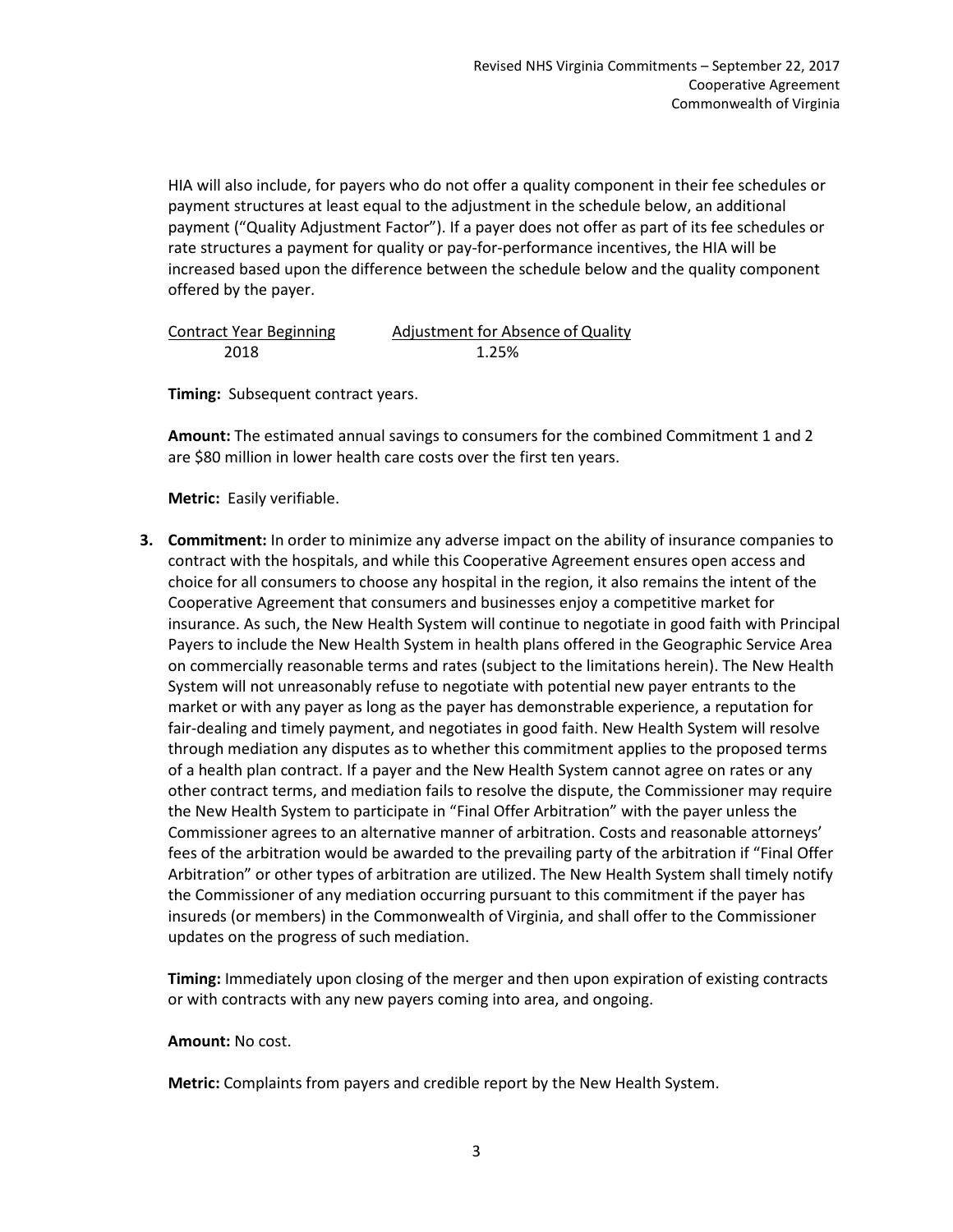**4. Commitment:** In order to ensure providers in the region not affiliated with the New Health System may continue to operate competitively, and to ensure new provider entrants to the market are not disadvantaged by the New Health System, the New Health System will not require as a condition of entering into a contract that it shall be the exclusive network provider to any health plan, including any commercial, Medicare Advantage or managed Medicaid insurer. Nothing herein shall be construed as to impede the discretion of the payers in the market from designating the New Health System (or components thereof), as anexclusive network provider in all or part of the New Health System's service area.

**Timing:** Immediately upon closing of the merger and then upon expiration of existing contracts or with contracts with any new payers coming into area, and ongoing.

**Amount:** No cost.

**Metric:** Easily verifiable.

**5. Commitment:** In order to improve quality for patients, ensure seamless access to needed patient information, and to support the efforts of the local physician community to access needed information in order to provide high quality patient care, the New Health System will participate meaningfully in a regional health information exchange or a cooperative arrangement whereby privacy protected health information may be shared with communitybased providers for the purpose of providing seamless patient care. In addition, the New Health System will participate in the Commonwealth's ConnectVirginia health information exchange, in particular ConnectVirginia's Emergency Department Care Coordination Program and Immunization Registry. In addition, the New Health System will participate in Virginia's Prescription Monitoring Program.

**Timing:** No later than 36 months after closing.

**Amount:** Up to \$6 million over 10 years.

**Metric:** The New Health System shall report annually to the Commissioner on mileposts toward meeting this commitment.

**6. Commitment:** In order to enhance quality and decrease the total cost of care, the New Health System will collaborate in good faith with independent physician groups to develop a local, region-wide, clinical services network to share data, best practices and efforts to improve outcomes for patients and to deliver such outcomes at the highest possiblevalue.

**Timing:** No later than 36 months after closing.

**Metric:** The New Health System shall report to the Commissioner on the mileposts toward meeting this commitment.

**7. Commitment:** In order to enhance quality, improve cost-efficiency and reduce unnecessary utilization of hospital services, for all Principal Payers, the New Health System will include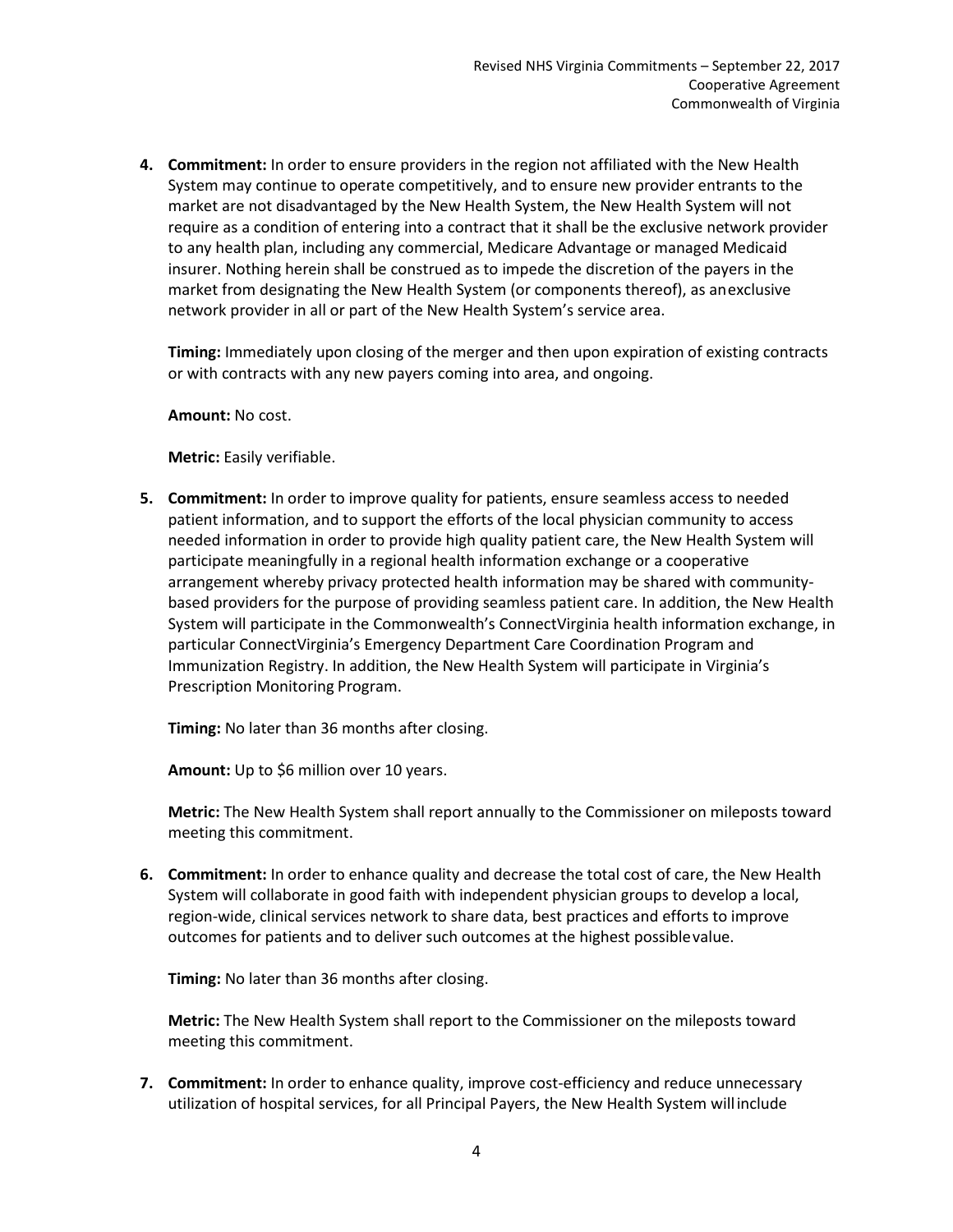provisions for improved quality and other value-based incentives based on the unique priorities and timelines agreed upon by each payer and the New Health System. The New Health System will partner with the Virginia DMAS to develop, pilot, or implement value-based payment programs in the region as appropriate, including programs allowing the New Health System to accept direct capitation from DMAS for the Medicaid enrollees in the Geographic Service Area.

**Timing:** Immediately upon closing of the merger and ongoing.

**Amount:** No incremental cost.

**Metric:** Annual report and complaints, if any, from payers.

**8. Commitment:** In order to enhance quality of patient care through greater transparency, improve utilization of hospital resources, and to ensure the population health of the region is consistent with goals established by the Authority, the New Health System will establish annual priorities related to quality improvement and publicly report these quality measures in an easy to understand manner for use by patients, employers and insurers. Such reporting shall include posting of quality measures and actual performance on New Health System's website accessible to the public. The New Health System shall report such data timely so the public can easily evaluate the performance of the New Health System as compared to its competitors, and ensure consumers retain the option to seek services where the quality is demonstrably the highest. In addition, the New Health System will timely report and include on its web site its performance compared to the Medicare quality measures including readmission statistics. The New Health System will give notice to the Authority of the metrics the New Health System is prioritizing, and will, in good faith, include input from the Authority in establishing or modifying its priorities.

**Timing:** Annually, based upon when the New Health System establishes its annual quality goals.

**Metric:** Compliance with commitment as agreed upon and modified subsequently.

**9. Commitment:** In order to prevent low income patients who are uninsured from being adversely impacted, the NHS shall adopt a charity care policy for the hospitals that is compliant with applicable law, that is more charitable than the existing policies of both Applicants, and that is consistent with the 501 (r) rule. The NHS shall furnish a copy of its policies relating to charity care to the Commissioner no later than the end of the third (3rd) month following the closing of the merger. Thereafter, New Health System shall furnish to the Commissioner a copy of any revisions to such policies immediately upon the effective date of such revisions. These policies shall provide for the full write-off of amounts owed for services by patients with incomes at or below two hundred twenty-five percent (225%) of the federal poverty level. In addition to increasing the 100% discount for services at 225% of Federal Poverty Level, the NHS also agrees that for patients who are between 225% and 400% of the federal poverty guidelines but whose account balance (after all insurances have processed or uninsured discount has been applied) is equal to or greater than 50% of the patient's total annual household income, the maximum a patient would be expected to pay to settle an account balance would be 15% of household income. The New Health System shall inform the public of its charity care and discounting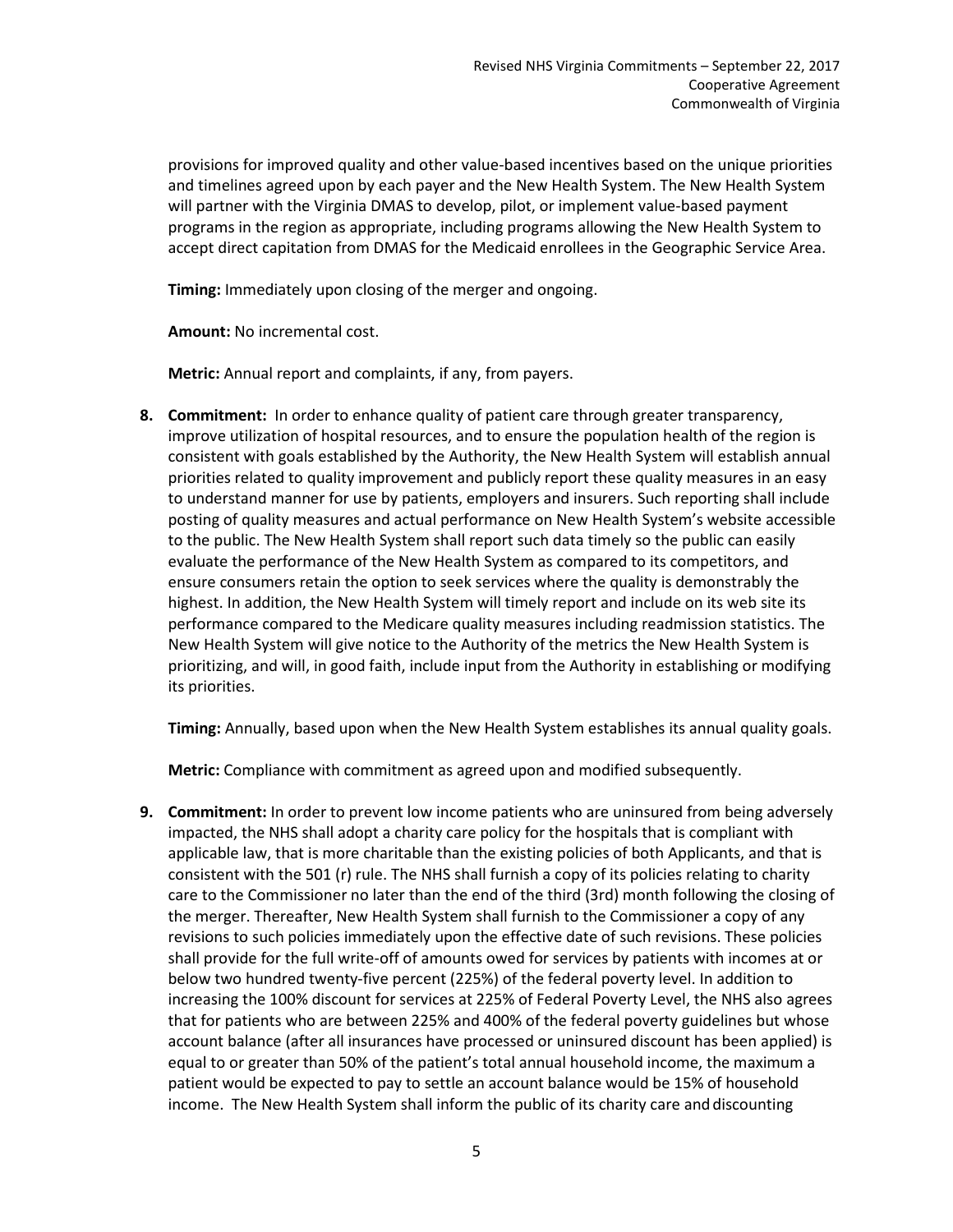policies in accordance with all applicable laws and shall post such policies on its publicly accessible web site and on the separate web sites for all provider components that are part of the New Health System.

**Timing:** Policy adopted within 3 months of closing, with implementation immediately thereafter and ongoing.

**Amount:** Extent of additional cost is unknown but is not immaterial.

**Metric:** Charity care costs as measured in cost of care furnished. For hospital services the number will be taken from the Form 990, Schedule H, Line 7a "Financial Assistance at Cost" (from the Community Benefit Section). New Health System's annual report to the Commissioner shall also include data on the number of individuals receiving uncompensated care and compare that number to prior fiscal years when the New Health System was in operation. The cost for charity care for nonhospital services may be estimated using the cost to charge ratio aggregated for all nonhospital services.

**10. Commitment:** In order to ensure low income patients are not adversely impacted due to pricing, uninsured or underinsured individuals who do not qualify under the charity care policy will receive a discount off hospital charges based on their ability to pay. This discount will comply with Section 501(r) of the Internal Revenue Code, and the rules and regulations relating to that Section governing not for-profit organizations, and payment provisions will be based on the specific circumstances of each individual/family. The New Health System will seek to connect individuals to coverage when possible.

"Uninsured" patients are those with no level of insurance or third-party assistance to assist with meeting his/her payment obligations. "Underinsured" patients shall mean insured patients who receive Eligible Health Care Services that are determined to be non-covered services." These patients will not be charged more than amounts generally billed (AGB) to individuals who have insurance covering such care in case of Emergency or other Medically Necessary Services." AGB percentage is determined using the look-back method utilizing the lowest percentage for all facilities per the IRS regulatory guidelines set forth in 501(r). Emergency Services are defined in accordance with the definition of "Emergency Medical Conditions" in Section 1867 of the Social Security Act (42 U.S.C. 1395dd). Medically Necessary Services are defined by Medicare as services of items reasonable and necessary for the diagnosis or treatment of illness or injury and are Services not included in the list of "particular services excluded from coverage" in 42 CFR § 411.15). Financial assistance eligibility will be determined by a review of the Application for Financial Assistance, documents to support the Application for Financial Assistance (i.e. income verification documentation), and verification of assets. Financial assistance determinations are based on National Poverty Guidelines for the applicable year. The New Health System shall adhere to the IRS regulatory guidelines set forth in Section 501(r) of the Internal Revenue Code.

**Timing:** Immediately upon closing and ongoing.

**Metric:** Credible report.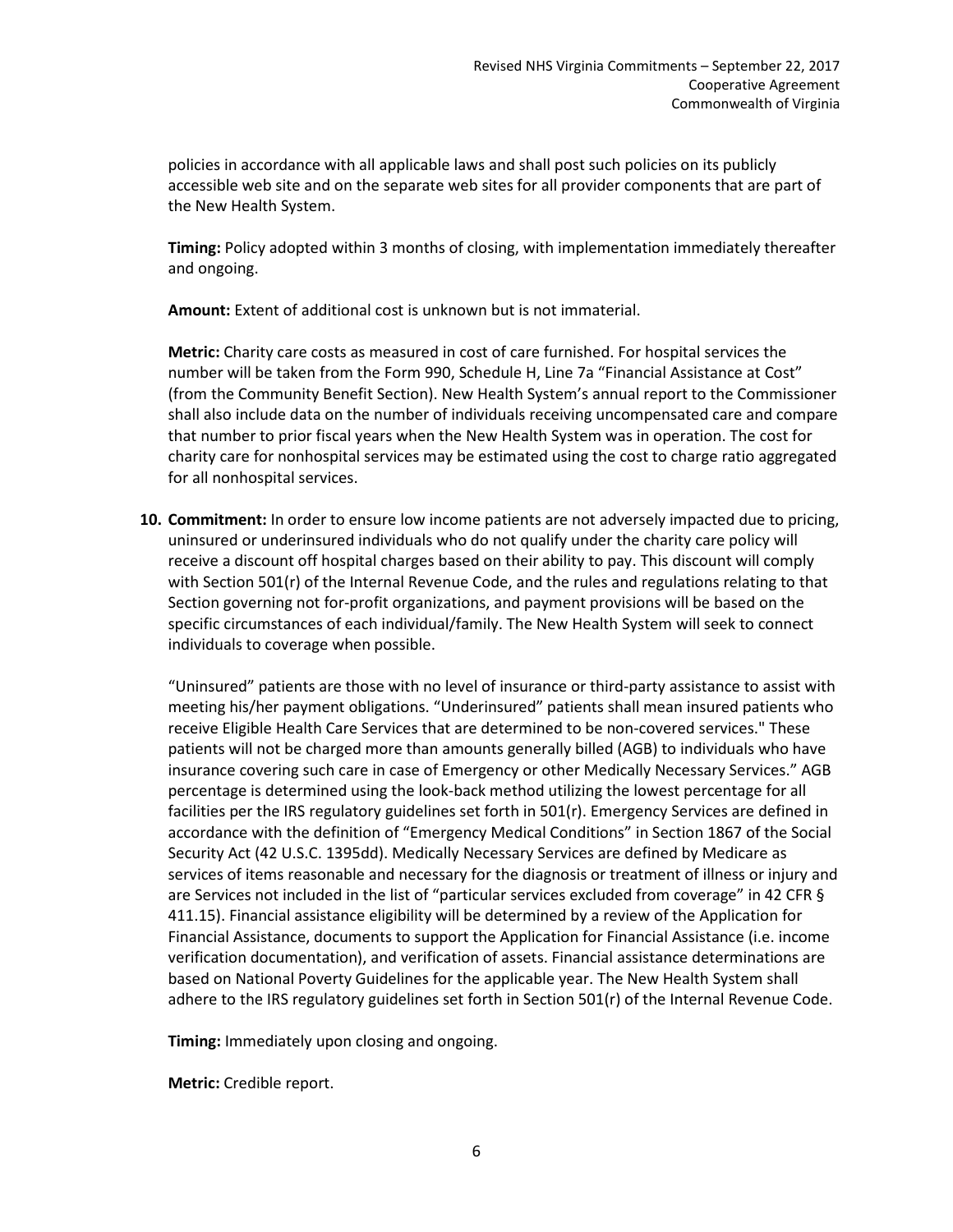**11. Commitment:** In order to demonstrate the New Health System maintains the financialviability to fulfill its commitments of this Cooperative Agreement, and to ensure proper state supervision, any notices of a material default, that the New Health System, or an affiliate, receives under bond or other debt documents for debt in excess of \$7,500,000, must be furnished to the Authority and the Commonwealth.

**Timing:** Ongoing.

**Amount:** No cost.

**Metric:** Credible report.

**12. Commitment:** In order to demonstrate the New Health System maintains the financial viability to fulfill its commitments of this Cooperative Agreement, and to ensure proper state supervision, If the New Health System records a liability for a Material Adverse Event, the New Health System will notify the Commissioner and the Authority within 30 days of making such a determination. A "Material Adverse Event" is an event which may impair the ability of the New Health System to fulfill the commitments.

**Timing:** Ongoing.

**Amount:** No cost.

**Metric:** Credible report and easy to determine.

**13. Commitment:** In order to ensure employees are properly recognized for their years of service, and to protect the benefits they have earned over time, the New Health System will honor prior service credit for eligibility and vesting under the employee benefit plans maintained by Wellmont and Mountain States, and will provide all employees credit for accrued vacation and sick leave.

**Timing:** First year.

**Metric:** Easily verifiable.

**14. Commitment:** In order to ensure a uniform system of compensation, and to ensure competitiveness of pay for attracting and retaining employees, the New Health System will work as quickly as practicable after completion of the merger to invest up to \$70 million over 10 years addressing differences in salary/pay rates and employee benefit structures between Wellmont and Mountain States. The New Health System will offer competitive compensation and benefits for its employees to support its vision of becoming one of the strongest health systems in the country and one of the best health system employers in the country.

**Timing:** By the end of the first full fiscal year upon closing of the merger.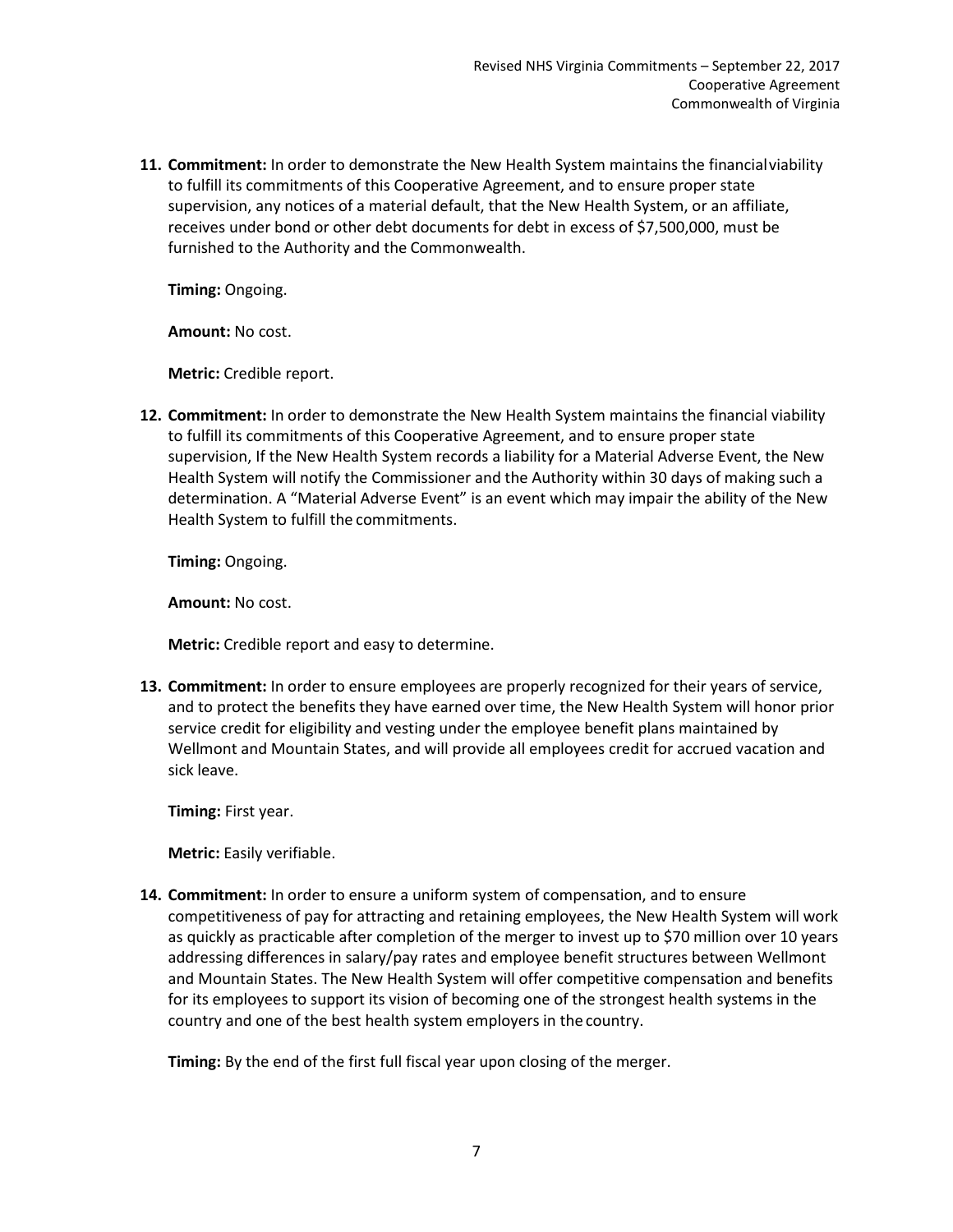**Amount:** The estimated incremental investment in addressing salary/pay rate differences is approximately \$70 million over 10 years.

**Metric:** Credible report which shall be provided confidentially in order to preserve a competitive employment environment. Such report will include if there were grievances filed by employees with respect to pay adjustments related to the merger and how the grievances were addressed.

**15. Commitment:** In order to ensure employees are treated fairly in the event there is a facility closure or termination of services related directly and demonstrably to the merger, the New Health System will provide to the Commissioner, within two (2) months of closing, a severance policy addressing how employees will be compensated if they are not retained by the New Health System or any of its subsidiaries or affiliates. This policy shall not affect termination of employees if the termination was for-cause or related to the routine operation of such facility. The severance policy shall consider several factors, including but not limited to, each individual's position within his/her current organization and years of service. The policy will also address outplacement support to be provided to any such employee. Compliance with this commitment in Virginia shall be judged solely by the Commissioner and corrective action required for noncompliance shall be determined solely by the Commissioner. This provision shall not be construed to create a right of action for any individual employee.

## **Timing:** 5 years.

**Amount:** Severance cost is estimated to be approximately \$5 million from the closing of the merger to the end of the first full fiscal year after the closing of the merger, attributable mostly to corporate level synergies. Severance cost thereafter is not easily calculable due to unknown variables in the market, including ongoing attrition in the workforce as inpatient hospital use rates continue to decline.

**Metric:** Confidential annual report for the first five full fiscal years after the closing of the merger reporting on the total number of involuntary employee terminations due to mergerrelated reductions, the number of such terminations for which severance compensation was paid, and the aggregate cost of such severance compensation. Importantly, it is also recognized that there will be new employment created as the New Health System makes the committed investments in research, academics, new specialties and services and population health. The New Health System may also provide as part of the annual report the number of new jobs created due to such investments, and approximate incremental payroll costs resulting.

**16. Commitment:** In order to invest in the advancement of employees, and to assist employees in achieving growth in their careers, the New Health System will combine the best ofboth organizations' career development programs in order to ensure maximum opportunity for career enhancement and training.

**Timing:** No later than 24 months after closing.

**Metric:** Credible report.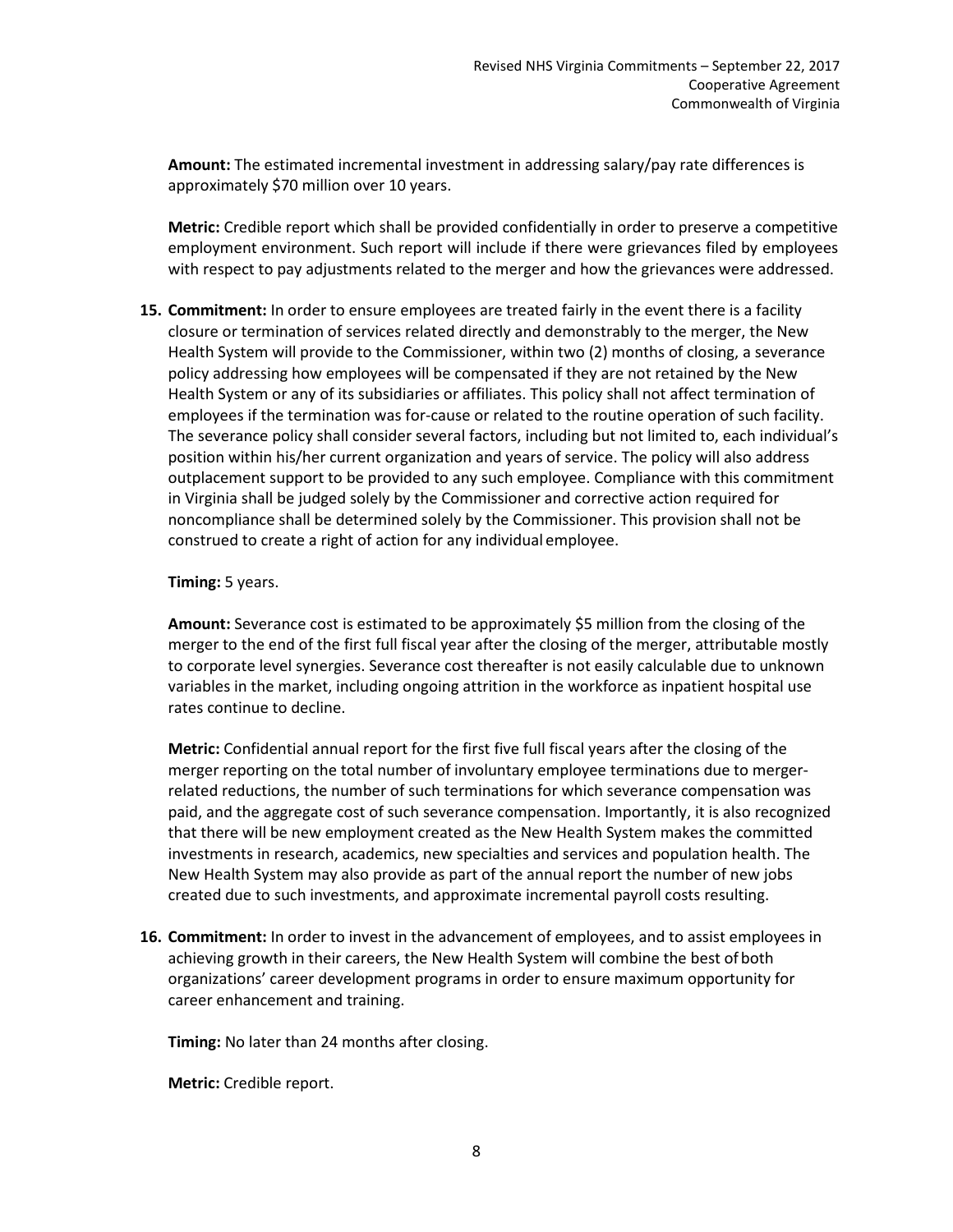**17. Commitment:** In order to ensure training of physicians and allied health professionals meets the goals and objectives of the health system and the Authority, the New Health System will develop, in partnership with at least its current academic partners, a 10-year plan for post graduate training of physicians, nurse practitioners, and physician assistants and other allied health professionals in Virginia and Tennessee. The plan will include, but not be limited to, how it will address the Authority's goals, how training will be deployed in Virginia and Tennessee based on the assessed needs, clinical capacity and availability of programs. Contingent on continued funding for existing programs from federal and state sources, the New Health System will not reduce or eliminate any medical residency programs or available resident positions presently operated by the Applicants at any Virginia facility provided, however, that such programs may be moved within Virginia, or substituted for residency training in Virginia in other specialties if that is in the best interests of the patient population in the area. Notwithstanding the foregoing, minor and temporary decreases in the number of full time equivalent residents working at Virginia hospitals may reflect year-to-year variations in residents applying for such training, dropping out of such training, electing to rotate to other hospitals, or transferring to another residency program, and shall not be deemed to violate this agreement.

#### **Timing:** 10 years.

**Amount:** Combination of commitments 17 and 18 total \$85 million.

**Metric:** Annually, the New Health System will report to the Commissioner: the number of accredited resident positions for each residency program operated in Virginia and the number of such positions that are filled, and shall furnish copies of the relevant pages of the Medicare cost reports showing the number of full time equivalent residents. An annual report shall also include a description of any affiliation agreements moving resident "slots" from one hospital to another pursuant to Medicare rules, resident programs moved from one hospital to another, and new programs started. No later than June 30, 2018, the New Health System will furnish to the Commissioner a plan for medical residency training programs and other health care professional training. The plan shall set forth the targeted number of persons to be trained by physician specialty or health care professional category, the location(s) of such training, the schedule for starting such training, and the expected gross annual expenditure relating to such training. It is acknowledged that the service area for the New Health System extends across state boundaries and patients, employees, and vendors freely cross those state lines. Accordingly, the Commissioner will not apply a fixed ratio to determine whether each year's expenditure under commitments number 17 and 18 is appropriately shared in by Virginia. On the other hand, the Commissioner will review expenditures made pursuant to this commitment for appropriate inclusion of Virginia sites and/or demonstrable benefit to Virginia residents and businesses.

**18. Commitment:** In order to help create opportunities for investment in research inpartnership with Virginia's academic institutions, the New Health System is committed to collaborating with the academic institutions to compete for research opportunities. The New Health System will work closely with current academic partners to develop and implement a 10-year plan for investment in research and growth in the research enterprise in Virginia and Tennessee service area. The plan will include, but not be limited to, how it will address the Authority's goals, how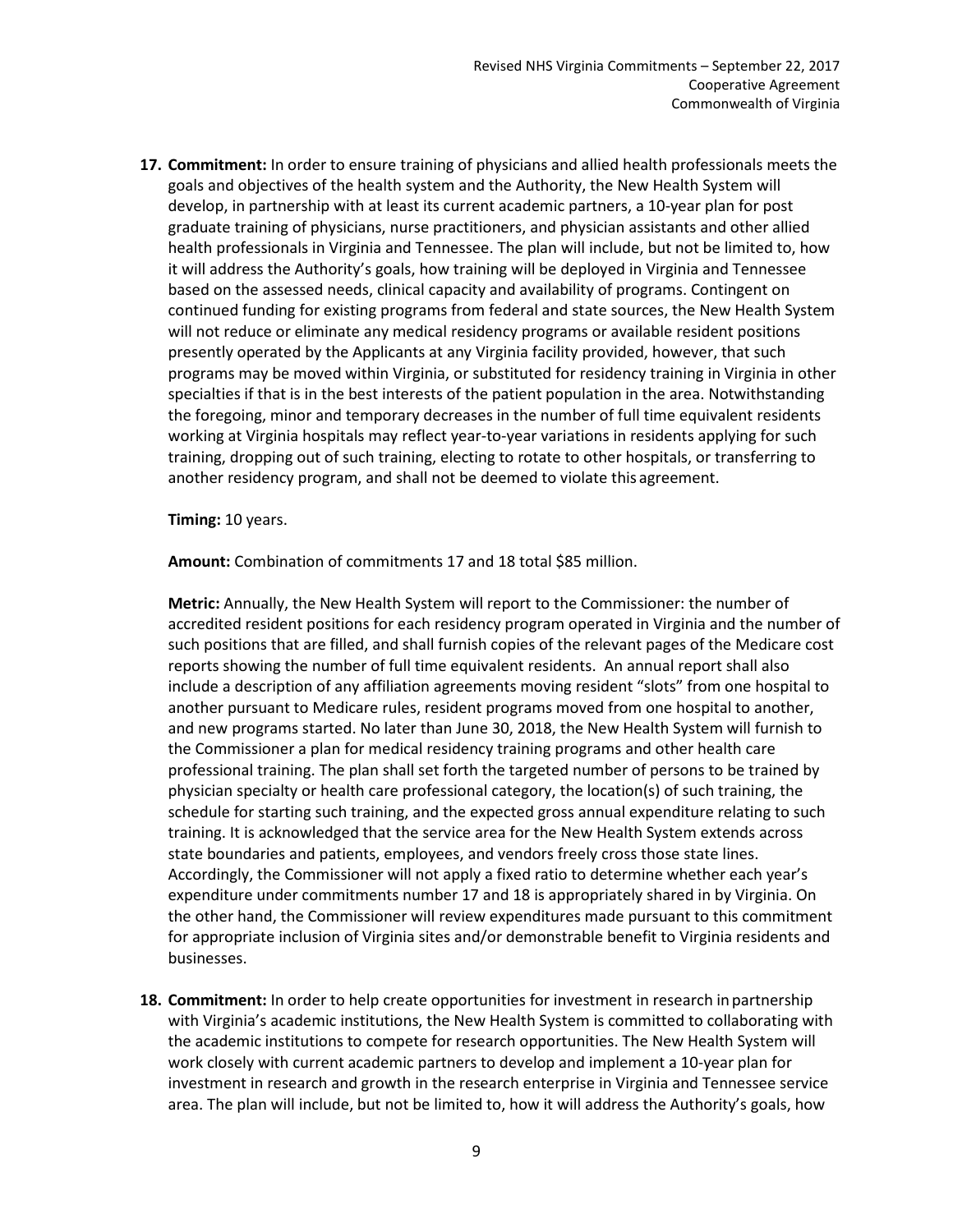research will be deployed in Virginia and Tennessee based on the needs and opportunities, capacity and competitiveness of the proposals.

**Timing:** 10 years.

**Amount:** Combination of commitments 17 and 18 total \$85 million.

**Metric:** Report in year one and dollars spent thereafter. The New Health System will present a plan for research expenditures for full fiscal years two and three starting after the closing of the merger no later than the end of the first fiscal year after the merger. Thereafter, the New Health System must update its plan to address subsequent fiscal years no later than the end of the period for which the prior plan ends up to the end of the ninth full fiscal year after the closing of the merger. The annual report should include a description of research topics, the entities engaged in the research, the principal researcher(s) who is/are responsible for each project, any grant money applied for or expected, and the anticipated expenditures. Annual reports for full fiscal years three and through ten should report on the outcome of previously reported research projects including references to any published results. The Commissioner will review expenditures made pursuant to this commitment for appropriate inclusion of Virginia sites and/or demonstrable benefit to Virginia residents and businesses.

**19. Commitment:** In order to enhance hospital quality, improve cost-efficiency, improve the utilization of hospital-related services, and to enhance opportunities in research, the New Health System will adopt a Common Clinical IT Platform as soon as reasonably practical after the formation of the New Health System. The New Health System will make access to the IT Platform available on reasonable terms to all physicians in the service area. This fully integrated medical information system will allow for better coordinated care between patients and their doctors, hospitals, and post-acute care and outpatient services and facilitate the move to valuebased contracting. Subject to confidentiality laws and rules, the New Health System will grant reasonable access to the data collected in its Common Clinical IT Platform to researchers with credible credentials who have entered into Business Associate Agreements for the purpose of conducting research in partnership with the New Health System.

**Timing:** Implementation No later than 48 months after closing.

**Amount:** Up to \$150 million.

**Metric:** Implementation of promised system with mileposts along the way. The mileposts shall be proposed by New Health System no later than three months after the closing of the merger or June 30, 2017, whichever is later. The New Health System will report in each annual report its progress toward implementing the Common Clinical IT Platform, and after implementation, any material enhancements or changes. The New Health System will also include in the annual report the researchers (by individual or by group for those working together) who have entered into Business Associate Agreements for purposes of conducting research.

**20. Commitment:** In order to preserve traditionally hospital-based services in geographical proximity to the communities in the Geographic Service Area served by such facilities, toensure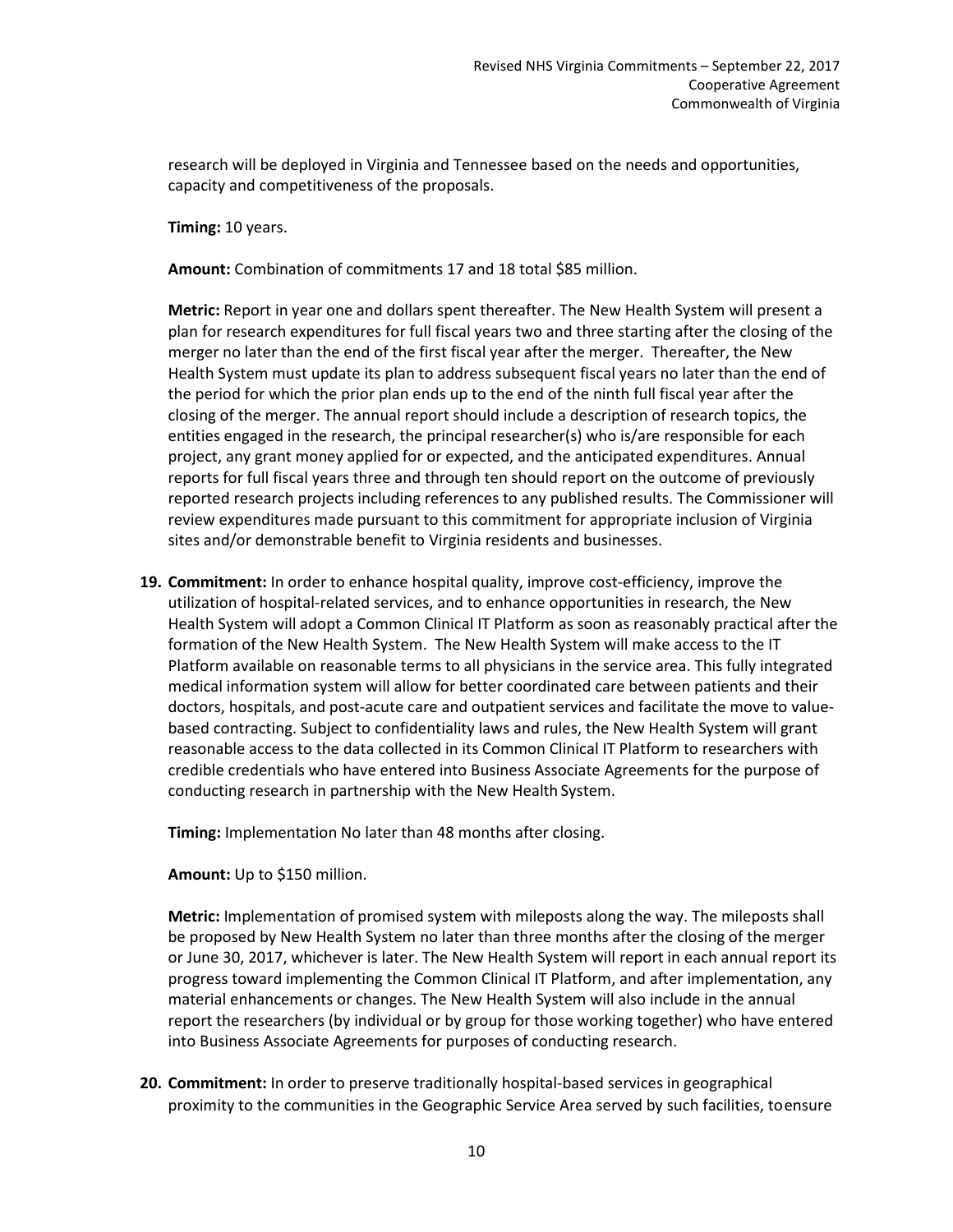access to care, and to improve the utilization of hospital resources and equipment, all hospitals in operation at the effective date of the merger will remain operational as clinical and health care institutions for at least five years. "Clinical and health care institutions" may include, but are not limited to acute care hospitals, behavioral health hospitals, rehabilitation hospitals, freestanding emergency rooms, surgery centers, skilled nursing facilities, assisted living centers and any combination thereof. Immediately from the effective date of the merger and during the life of the Cooperative Agreement, the New Health System will continue to provide access to health care services in the community, which may include continued operation of the hospital, new services as defined by the New Health System, and other investment in outpatient health care and preventive services based on the demonstrated need of the community. The New Health System may adjust scope of services or repurpose hospital facilities. In the event that the New Health System repurposes any acute care hospital, it will continue to provide essential services in the county where currently located. For purposes of this commitment, the following services are considered "essential services":

- Emergency room stabilization for patients;
- Emergent obstetrical care;
- Outpatient diagnostics needed to support emergency stabilization of patients;
- Rotating clinic or telemedicine access to specialty care consultants as needed in the community and based on physician availability;
- Helicopter or high acuity transport to tertiary care centers;
- Mobile health services for preventive screenings, such as mammography, cardiovascular and other screenings;
- Primary care services, including lab services;
- Physical therapy rehabilitation services;
- Care coordination service;
- Access to a behavioral health network of services through a coordinated system of care; and
- Community-based education, prevention and disease management services for prioritized programs of emphasis based on goals established in collaboration withthe Commonwealth and the Authority.

If the New Health System becomes the primary health service partner of the Lee County Hospital Authority, the New Health System will be responsible for essential services as outlined above.

## **Timing:** Ongoing.

**Amount:** The net cost varies depending on annual operating losses. The current annual operating losses for the predecessors of the New Health System for Virginia hospitals that are losing money are approximately \$11 million.

**Metric:** Each year, the operating results for the Virginia hospitals and sites furnishing "essential services" as defined above will be reported to the Commissioner. The annual report to the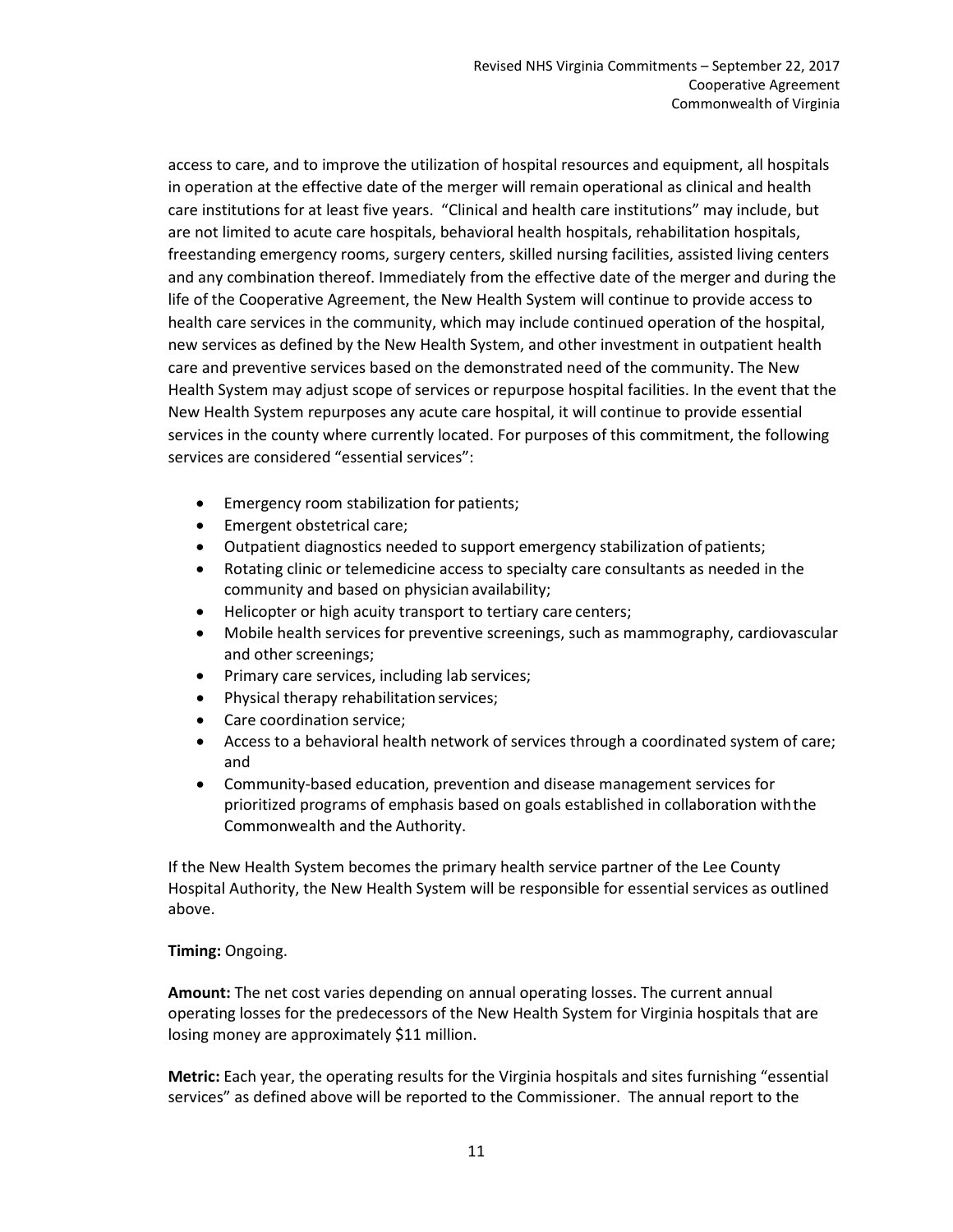Commonwealth will also outline services provided in each community by the hospitals or other sites furnishing "essential services" as specified in this commitment.

**21. Commitment:** In order to ensure preservation of hospital facilities and tertiary services in geographical proximity to the communities traditionally served by those facilities, the New Health System will maintain, for the Virginia and Tennessee service areas, a minimum of the three full-service tertiary referral hospitals located in Johnson City, Kingsport, and Bristol, to ensure higher-level services are available in close proximity to where the population lives.

**Timing:** Immediately upon closing of the merger and ongoing.

**Amount:** Not applicable.

**Metric:** Easily verifiable. The New Health System must report immediately to the Commissioner the closing of any of the above referenced three full-service tertiary referral hospitals and must also report any reduction in the capability of any of the three tertiary referrals hospitals so that they can no longer be credibly viewed as tertiary referral hospitals.

**22. Commitment:** In order to ensure choice of providers for consumers and to ensure physicians are free to practice medicine without any adverse effect from the merger, the New Health System will maintain an open medical staff at all facilities, subject to the rules and conditions of the organized medical staff of each facility. Exceptions may be made for certain hospital departments or services as determined by the New Health System's Board of Directors or the hospital board if the hospital board is acting as the ultimate fiduciary body.

**Timing:** Immediate upon closing of the merger and ongoing, subject to current contractual obligations.

**Amount:** No cost.

**Metric:** Easily verifiable.

**23. Commitment:** In order to ensure physicians and patients maintain their choice of facilities, and to ensure independent physicians can maintain their independent practice of medicine, the New Health System will not require independent physicians to practice exclusively at the New Health System's hospitals and other facilities.

**Timing:** Immediate upon closing of the merger and ongoing.

**Amount:** No cost.

**Metric:** Easily verifiable.

**24. Commitment:** The New Health System will not take steps to prohibit independent physicians from participating in health plans and health networks of their choice.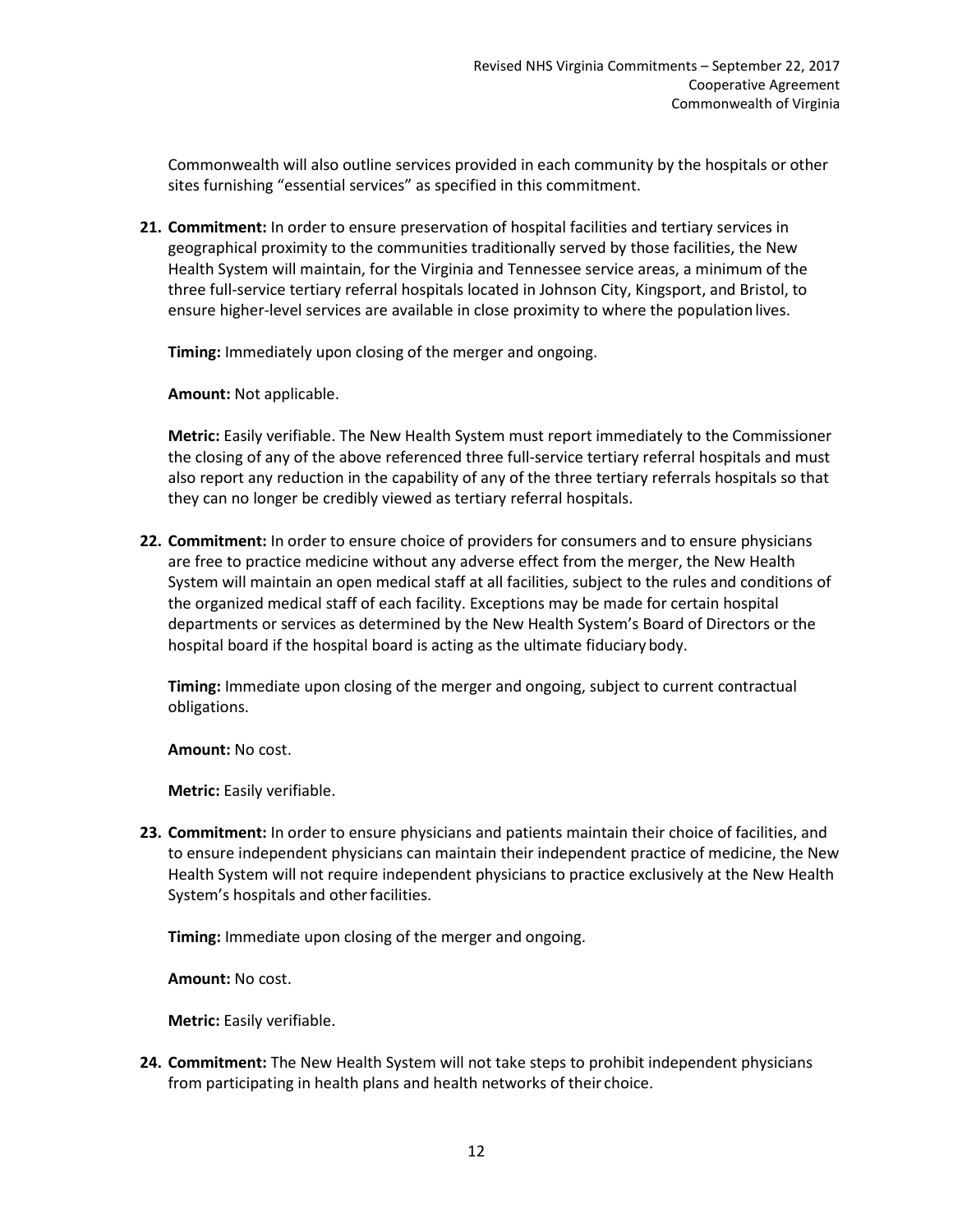**Timing:** Immediate upon closing of the merger and ongoing.

**Amount:** No cost.

**Metric:** Easily verifiable.

**25. Commitment:** In order to enhance access to services for patients, and to ensure robust choices remain in the market for physicians in the various specialties needed throughout the region, the New Health System will (i) commit to the development of a comprehensive physician/physician extender needs assessment and recruitment plan every three years in each community served by the New Health System. The New Health System will consult with the Authority in development of the plan. (ii) The New Health System will employ physicians and physician extenders primarily in underserved areas and locations where needs are not being met, and where independent physician groups are not interested in, or capable of, adding such specialties or expanding. (iii) The New Health System will promote recruitment and retention of pediatric sub-specialists in accordance with the Niswonger Children's Hospital physician needs assessment.

**Timing:** Every 3 years, starting within the first full fiscal year.

**Amount:** Costs of recruitment related to implementation of the recruitment plan shall be part of the \$140 million commitment referenced below in number 26. Expenditures incurred in the development of the community needs assessment and the recruitment plan shall not be credited toward that \$140 million commitment.

**Metric:** Credible evidence of recruitment plan, which identifies needs and priorities. The first community needs assessment and physician/physician extender recruitment plan shall be presented to the Commissioner no later than in the annual report submitted after the end of the first full fiscal year after closing of the merger, and thereafter at three (3) year intervals (or more frequently if the plan is amended). In each annual report, the New Health System shall report on progress toward its recruitment goals including the number of recruited physicians by specialty, and related data such as recruitment efforts, interviews conducted, and the number of offers extended. To the extent that physician needs identified in the plan are not met in 600 days or more (measured at the end of each full fiscal year), the New Health System shall include an explanation of the feasibility of meeting the plan for the unfilled position(s), additional steps, if any, that management believes are appropriate to take, and consideration of alternatives such as building relationships with centers of excellence to improve the availability of the missing specialty to patients in the region. In order to preserve competition, this annual reporting requirement will be treated as confidential.

## **26. Commitment:** Enhancing healthcare services:

- a. In an effort to enhance treatment of substance abuse in the region, the New Health System will create new capacity for residential addiction recovery services servingthe people of Southwest Virginia and Tennessee.
- b. Because improved mental health services is a priority of the Authority and the law, the New Health System will develop community-based mental health resources, suchas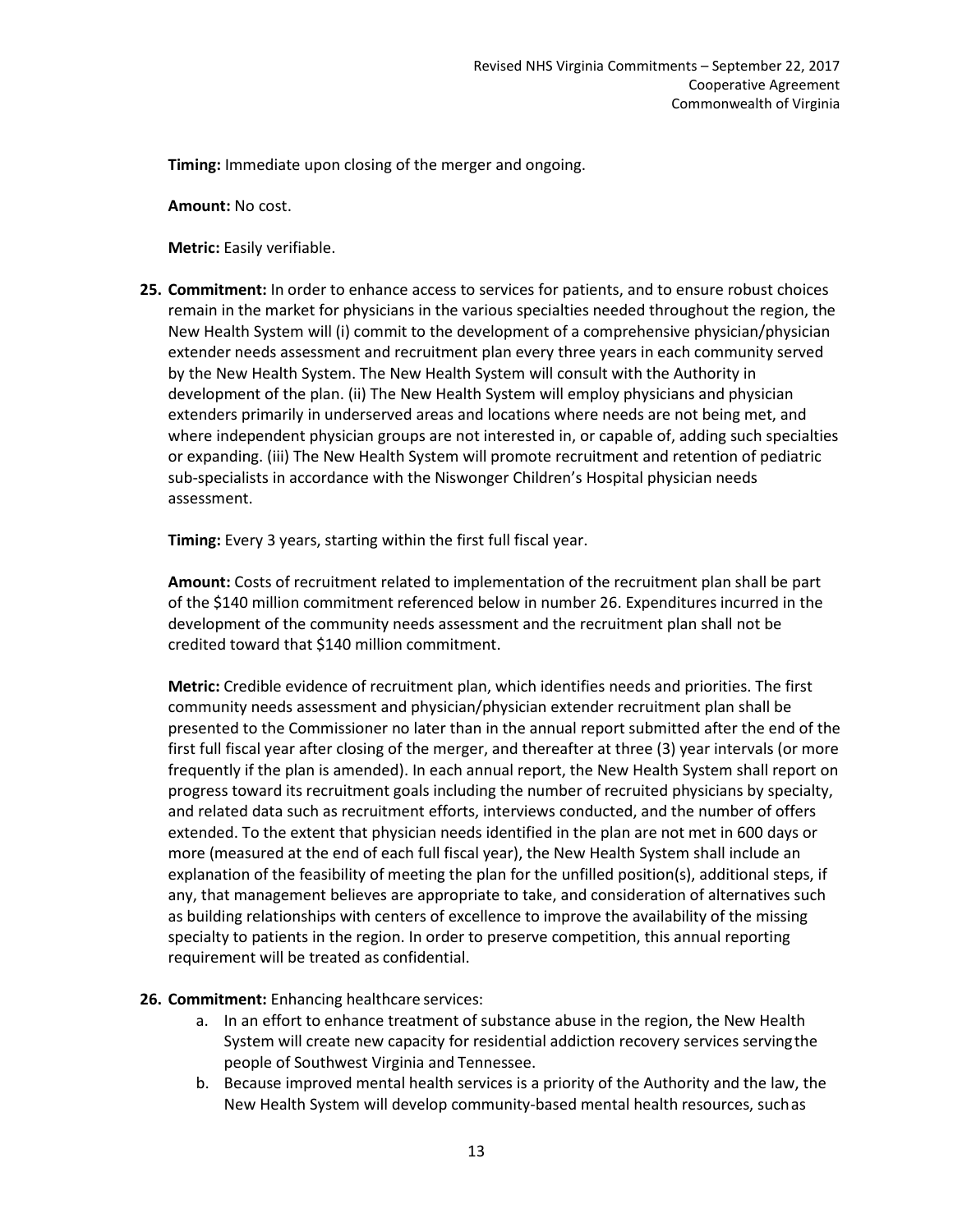mobile health crisis management teams and intensive outpatient treatment and addiction resources for adults, children, and adolescents designed to minimize inpatient psychiatric admissions, incarceration and other out-of-home placements throughout the Virginia and Tennessee service area.

c. As part of the priority of preserving hospital services in geographical proximity to the communities traditionally served by the facilities, and to ensure access to care, the New Health System will develop pediatric specialty centers and Emergency Rooms in Kingsport and Bristol with further deployment of pediatric telemedicine and rotating specialty clinics in rural hospitals to ensure quick diagnosis and treatment in the right setting in close proximity to patients' homes.

**Timing:** The plan will be developed no later than 24 months after closing and will include a time schedule for implementing the plan and expenditures under the plan.

**Amount:** \$140 million over 10 years including physician recruitment referenced in number 25 above.

**Metric:** The New Health System will include in the annual report for the second full fiscal year the plan for enhancing healthcare services, and in that report and each following, shall include in the annual report progress in implementing the plan and expenditures made.

**27. Commitment:** To enhance population health status consistent with the regional health goals established by the Authority and the Virginia Department of Health, the New Health System will invest not less than \$75 million over ten years in population health improvement for the Geographic Service Area. Of this amount, the New Health System will commit to spending an amount necessary to support the creation of a new, regional Accountable Care Community. The New Health System will take the lead to formally establish this ACC within 12 months of the close of the merger, and its membership will include members of the New Health System, the Authority, and other local, state or federal agencies, payers, service providers and community groups from Virginia and Tennessee who wish to participate. Within 12 months after the Commissioner has approved the priority population health measures to be included in the Quantitative Measures, and after consultation with the ACC, the New Health System will submit to the Commissioner plans to improve the scores of the regional population on these measures. The submission of these plans, the process measures associated with the implementation of each plan, and the achievement of population health improvement for each measure, will be evaluated according to the index scoring methodology described in the New Health System's Quantitative Measures and Scoring Mechanism.

**Timing:** 10 years.

**Amount:** \$75 million.

**Metric:** The New Health System will establish and track long-term outcome goals similar to those developed in Healthy People 2020 and consistent with the health plans of Virginia and Tennessee, and will be evaluated based on whether expenditures made are consistent with the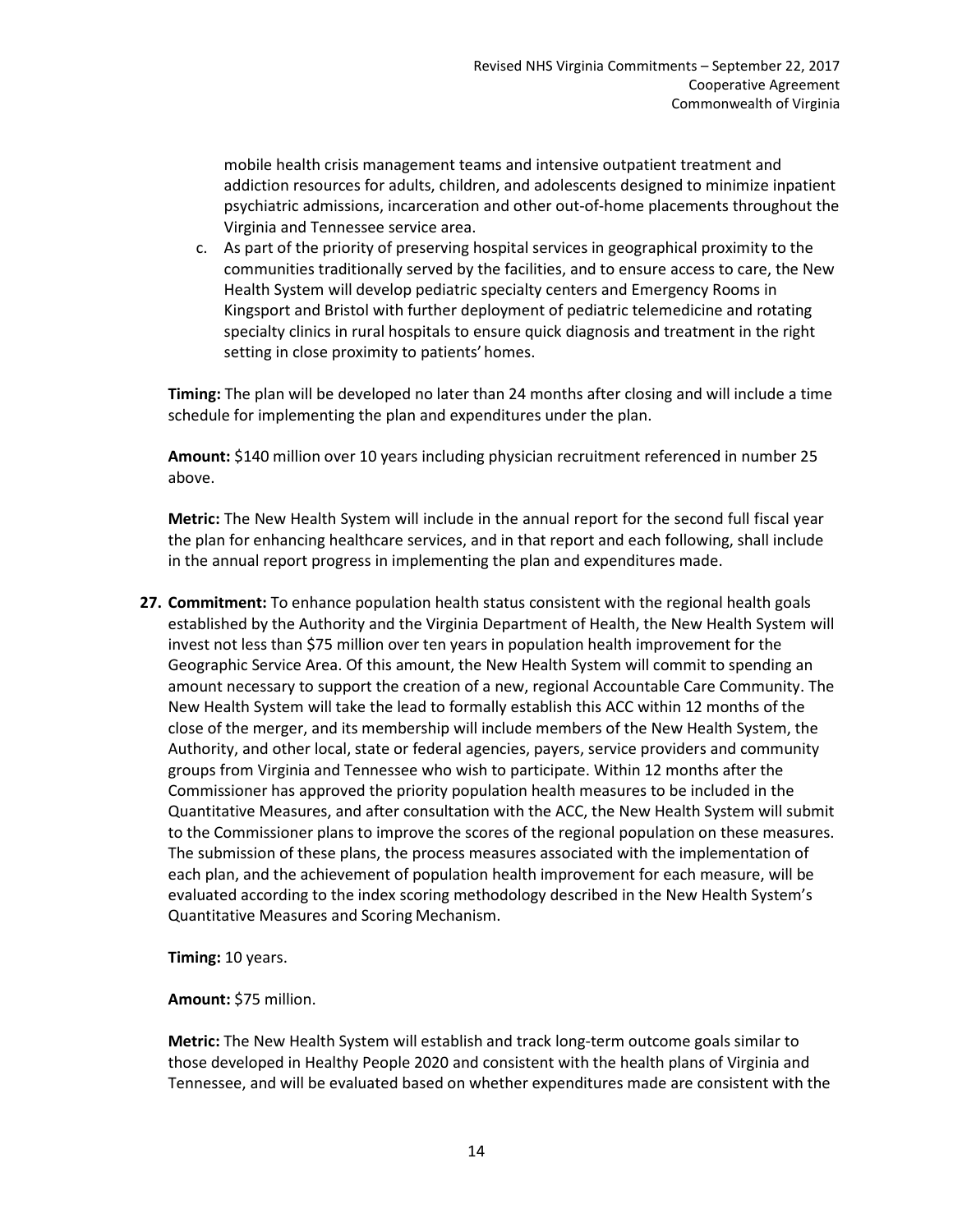plan established by the collaborative between the states, including the Authority, and the New Health System.

**Discussion:** The expenditures of \$75 million throughout the region have the greatest positive impact only if those dollars are spent in a prioritized way in collaboration with the state health plan and the regional priorities as established by the Authority, and in partnership with efforts already underway through community based assets.

**28. Commitment:** In support of the Authority's role in promoting population healthimprovement under the Commonwealth's Cooperative Agreement with the New Health System, the New Health System shall reimburse the Authority for costs associated with the various planning efforts cited above in an amount up to \$75,000 annually, with CPI increases each year.No reimbursable costs shall be paid toward compensation for any member of the Authority's Board or Directors.

## **Timing:** Annual.

**Amount:** Up to \$75,000 annually as part of the \$75 million for population health improvement, with annual CPI increases.

**Metric:** Reimbursement is made or is not made. All amounts paid to the Authority shall be included in the annual report submitted to the Commissioner.

- **29. Commitment:** Best practice governance of the New Health System is critical to the success of the efforts outlined in the Cooperative Agreement. As such, the Board of Directors of the New Health System will operate such that each Board member must exercise the Duty of Care, Loyalty and Obedience to the New Health System required by law, and all Board members must adhere to the strict fiduciary policies established by the Board. It is recognized that governance of the New Health System should reflect the region, including both Virginia and Tennessee. As such, the New Health System makes the following commitments related to governance:
	- At closing, two members of an 11-member Board of Directors will be Virginia residents;
	- The New Health System will ensure membership from Virginia on the following Board committees, with full voting privileges: Finance, Audit and Compliance, Quality, Community Benefit/Population Health, and Workforce; and
	- The New Health System will ensure than not less than 30 percent of the composition of the Community Benefit/Population Health committee will reside in Virginia (committee will be the Board committee responsible for the oversight of the compliance of the Cooperative Agreement).

**Timing:** Ongoing.

**Amount:** No dollar cost.

**Metric:** Easily verifiable.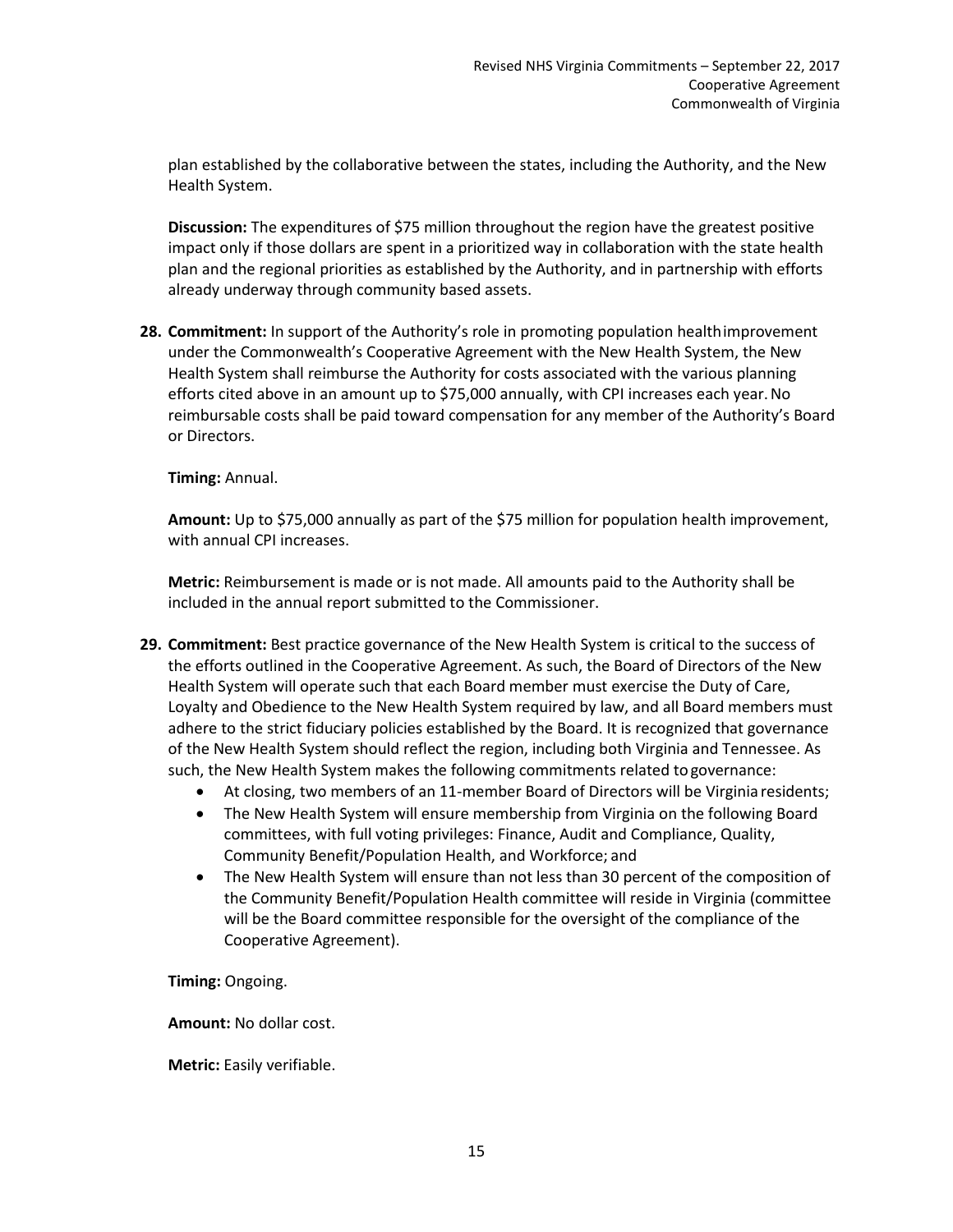**30. Commitment:** The New Health System expects that the conditions under which the Cooperative Agreement is granted will be set forth in an order issued by the Commissioner, and it is expected an annual report will be required by the Commissioner. Any report will be attested to by the appropriate leadership of the New Health System, including the Senior Executive.

**Timing:** Annual.

**Amount:** No material cost.

**Metric:** Receipt of compliant report.

**31. Commitment:** The New Health System will provide information on a quarterly basis of the key financial metrics and the balance sheet comparing performance to the similar prior year period and year to date. This information will be provided on the same timetable as what is publicly reported through EMMA (Electronic Municipal Market Access).

**Timing:** Annual and quarterly.

**Amount:** No material cost.

**Metric:** Easily verified.

**32. Commitment:** The New Health System will adhere to Exhibit 12.1 setting forth relevant considerations and the process for closing a facility should it be necessary. This policy will remain in effect unless the change is agreed to by the Commissioner.

**Timing:** If closing a facility is considered.

**Amount:**

**Metric:** Annual report will provide evidence of compliance with policy.

**33. Commitment:** The New Health System shall create, together with the Southwest Virginia Health Authority, a Joint Task Force comprised of four members, two from the New Health System and two from the Southwest Virginia Health Authority. The Task Force shall meet at least annually to guide the collaboration between the Authority and the New Health System, and to track the progress of the New Health System toward meeting the commitments of the Cooperative Agreement and shall report such progress to the Authority. The Task Force shall be chaired by a member of the Authority. The members appointed by the Authority may not have a conflict of interest.

**Timing:** Immediate upon closing of the merger.

**Amount:** No cost.

**Metric:** Creation of a Joint Task Force.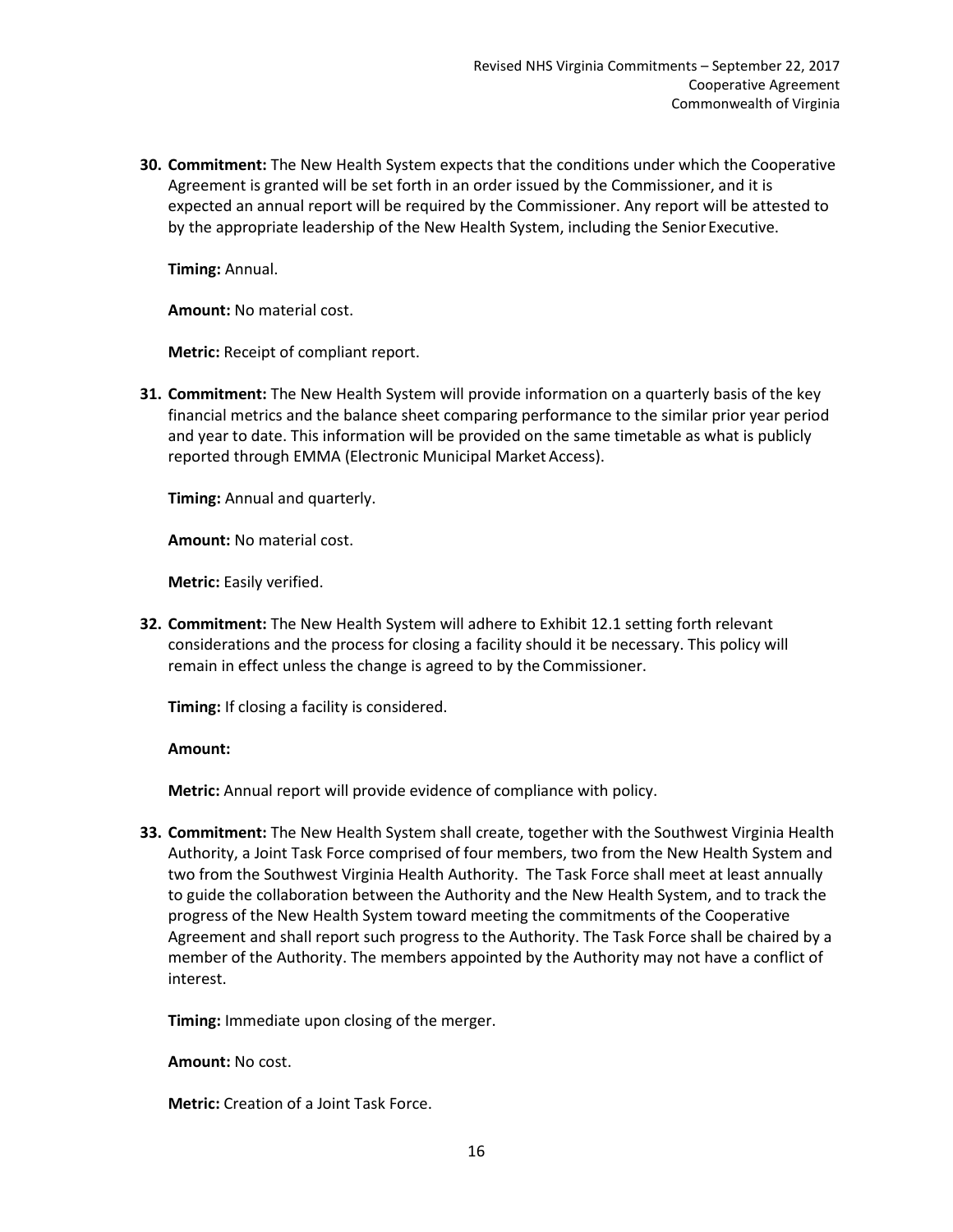- **34. Commitment:** The New Health System will not engage in "most favored nation" pricingwith any health plans.
- **35. Commitment:** The New Health System will not engage in exclusive contracting for physician services, except for certain hospital-based physicians as determined by the Board ofDirectors.
- **36. Commitment:** In order to support access to needed services and benefit Virginia Medicaid patients, where it offers addiction recovery services serving Virginia residents, the New Health System will participate in the Virginia DMAS Addiction and Recovery Treatment Services Program.

**Timing:** As soon as practicable

**Metric:** Easily verifiable

- **37. Commitment:** In order to ensure that physician leadership is the core of the Ballad Health clinical enterprise, the New Health System shall establish a system-wide, physician-led clinical council (the "Clinical Council").
	- i. The Clinical Council shall be composed of (A) Independent Physicians, (B)Employed Physicians, (C) the Chief Medical Officer of the New Health System and (D) a Chief Nursing Officer of one of the COPA Parties. The Clinical Council shall include representatives of the New Health System's management but the majority will be composed of physicians.
	- ii. The Clinical Council may be supported by other clinicians, subject matter experts, and senior management.
	- iii. The Chair of the Clinical Council shall be a physician member of the active medical staff(s) of one or more NHS Entities chosen by members of the Clinical Council. The Chair shall serve on the Quality, Service and Safety Committee of the Board of the New Health System and shall provide ongoing reports on the activities of the Clinical Council through the Quality, Service and Safety Committee of the Board.
	- iv. The Clinical Council shall be responsible for establishing a common standard of care, credentialing standards, consistent multidisciplinary peer review when appropriate and quality performance standards and best practices requirements for the New Health System, all of which shall be documented as applicable and required by the Commissioner.
	- v. The Clinical Council shall also provide input to the New Health System on issues related to clinical integration, and shall support the goals established by the Board of Directors of the New Health System.
	- vi. The Clinical Council shall advise the Board of Directors of the New Health System on target quality measures based on quality improvement priorities of the New Health System.

**Timing:** Within six months after closing

**Amount:** Minimal cost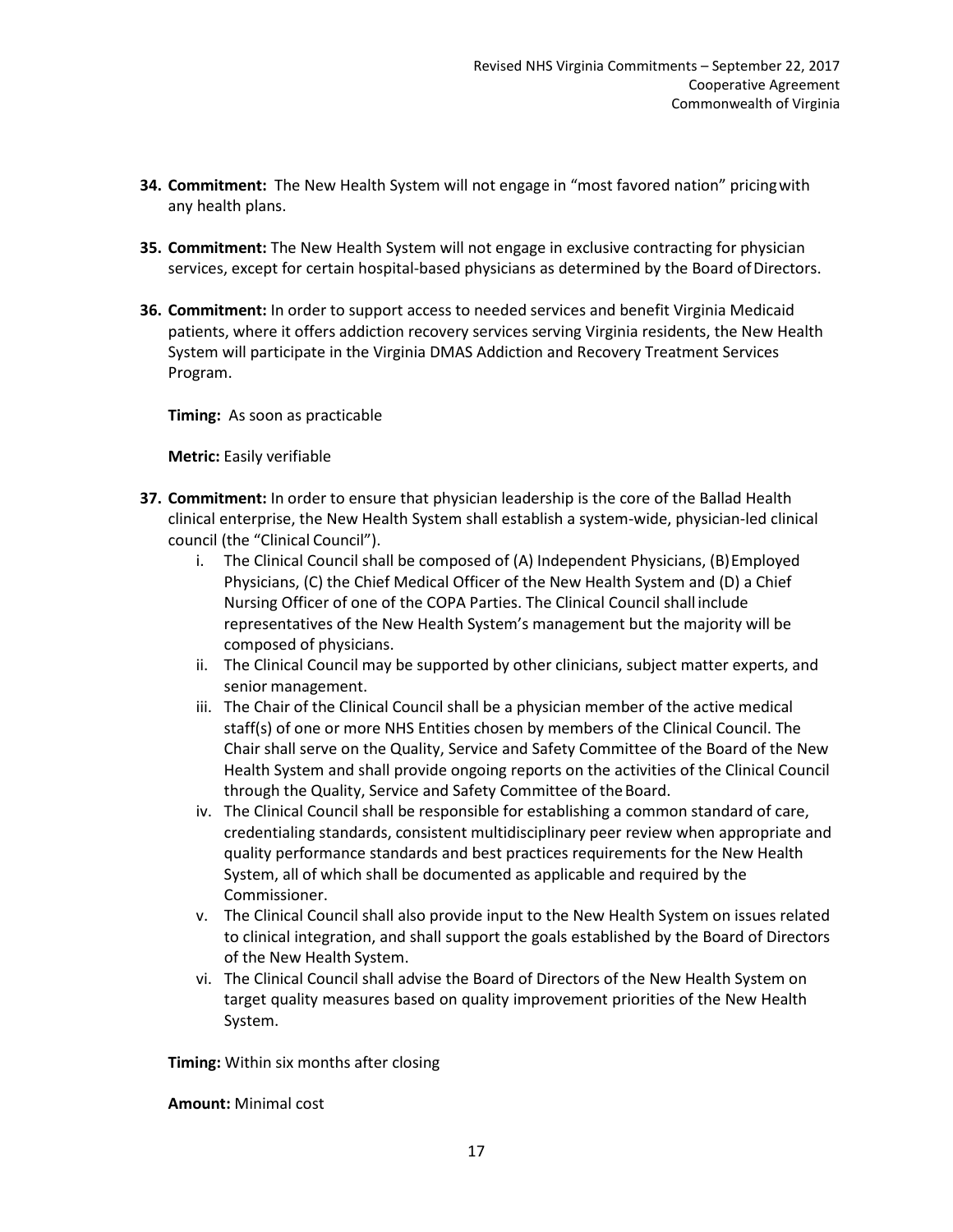**Metric:** Annual reporting of activities and progress

**38.** In order to ensure that Virginia Medicaid patients will continue to be served by the New Health System, (a) the New Health System will continue to treat VA Medicaid beneficiaries in Tennessee hospitals and other NHS facilities, and (b) the New Health System will accept and participate in all Medicaid managed care plans such as Medallion Three, CCC, and Medicaid Plus.

Timing: Immediately upon closing of the merger.

Amount: No cost.

Metric: Easily verifiable.

- *39.* To ensure the Cooperative Agreement addresses the measurement focus areas set forth in the Virginia Cooperative Agreement regulations, the New Health System proposes the Quantitative Measures in the attached Exhibit A, including the associated scoring and weighting mechanisms set forth in Exhibit A, and commits to fulfill the Quantitative Measures set forth in Exhibit A. The New Health System acknowledges that final Quantitative Measures applicable to the Cooperative Agreement will be developed in accordance with the provisions of the Virginia Cooperative Agreement regulations, 12VAC5-221-10, *etseq.*
- A. Revision of Commitments Recommendations by the Authority to the Commissioner

These commitments have been negotiated and drafted with the intent of them remaining in place for ten (10) years. Nevertheless, there may be changes in circumstances that arise which affect the feasibility or the meaningfulness of the commitments and which are not possible to foresee presently. For example, $1$  a major structural change to the federal payment system could, depending on how it is implemented, materially change both the needs of the region and the New Health System's ability to meet those needs. Other events which may have a material effect include, but are not limited to, substantial and material reductions in federal reimbursement, repeal of Certificate of Public Need, labor shortages causing significant and material increases in labor expense, significant reductions in inpatient hospital use rates which cause a material decrease in revenue (and which may be demonstrated to reduce the total cost of care), or an act of God. It is the interest of the Commonwealth that the region's hospitals maintain their financial viability, that they are of sound credit worthiness and that they are capable of reinvesting capital. Accordingly, if the New Health System produces evidence that changes in circumstances have materially affected its ability to meet the commitments and that

<sup>&</sup>lt;sup>1</sup> These are examples only and are not intended to be exclusive basis for amending the agreement, but simply as an illustration of a possible change in circumstances that may have a material impact.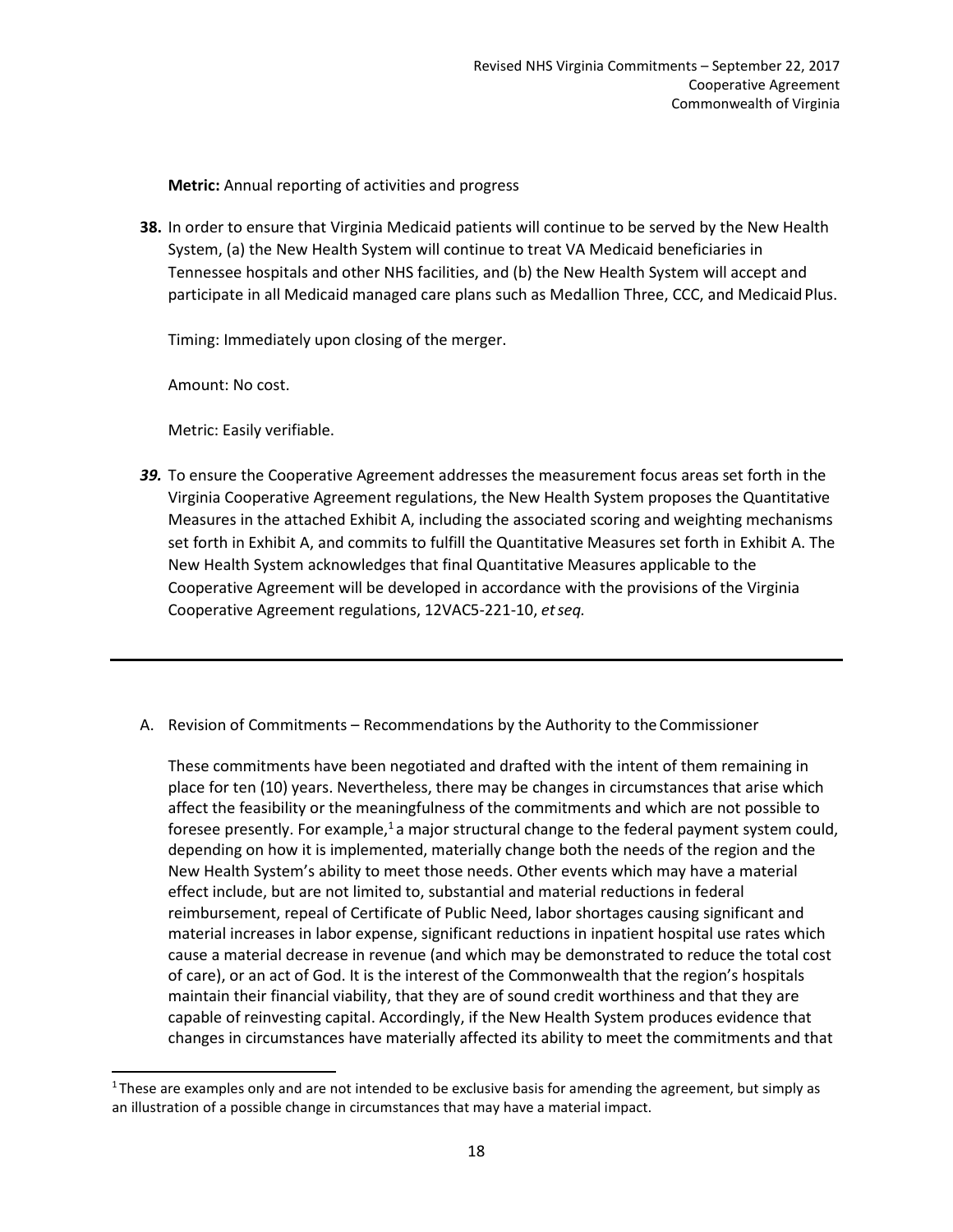its inability is not affected by deficiencies in management, either the Commissioner or the New Health System may petition the other to amend the commitments to reduce the burden or cost of the commitments to a level that may be more sustainable. In the event that the New Health System petitions the Commissioner for amendment of the Cooperative Agreement, the Commissioner may require the New Health System to engage an independent consultant to prepare a report validating that the changes in circumstances have adversely affected the New Health System, the extent to which this has occurred, and validating that the changes in circumstances are not related to the effectiveness of management. The cost of such an independent consultant engagement shall not exceed \$250,000 (as adjusted by the CPI from the date of the closing of the merger). The amendment process should not be used to increase the overall level of burden or cost on the New Health System, although the parties acknowledge that depending on the change in circumstance, measuring the change in the level of burden or cost may be subject to reasonable ranges and disagreement of the impact within a range. If either party petitions for amending the commitments and the parties cannot come to agreement, the parties shall agree on a dispute resolution process in order to reach agreement.

B. Ten-Year Review of Cooperative Agreement – Recommendations by the Authority to the Commissioner

Before the end of calendar year 2026, the New Health System and the Commissioner shall review how well the formation and operation of the New Health System has served the overall interests of Virginians and Virginia businesses in the area. That review will consider all the elements set forth in Section 15.2-5384.1, Code of Virginia, and will also consider New Health System's profitability. It is the opinion of the Authority that the citizens of the region and the Commonwealth are well-served when the health system generates the resources necessary to be sustainable, of good credit, and capable of meeting its commitments as a community-based health system in the region. It is the hope of the Authority that the New Health System achieves financial sustainability that exceeds national or regional averages. If, however, it appears negotiated payment rates to the New Health System have increased more rapidly than national or regional averages for comparable health systems, new or additional commitments may be appropriate. Conversely, if the New Health System is unable to attain sufficient profitability notwithstanding effective management, reducing the burden of the commitments would be appropriate. Likewise, if the New Health System is not maintaining its support of population health, subsidizing money-losing services, medical education, research, and physician recruitment, new commitments may be appropriate. In the event that an extension of the existing cooperative agreement or negotiation of a new or amended agreement is not achieved, the Commonwealth should withdraw its support for the cooperative agreement.